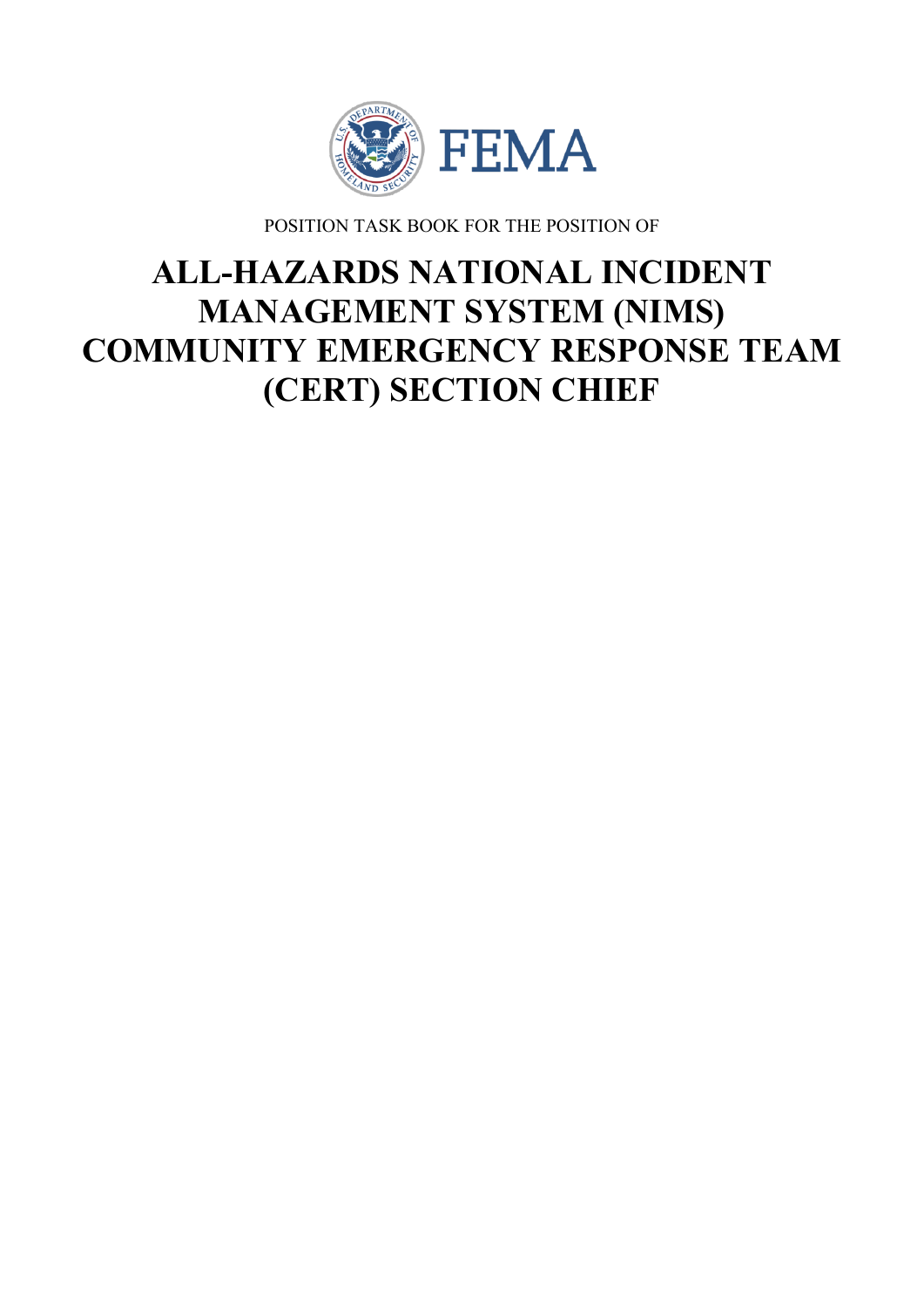# **COMMUNITY EMERGENCY RESPONSE TEAM (CERT) SECTION CHIEF**

## *1. Competency:* **Assume position responsibilities**

*Description:* Successfully assume the role of CERT Section Chief and initiate position activities at the appropriate time according to the following behaviors.

#### *1a. Behavior:* **Successfully assume the role of CERT Section Chief and initiate position activities**

| <b>TASK</b>                                                                                                                                                                                                                    | <b>CODE</b> | <b>EVALUATION</b><br><b>RECORD#</b> | <b>EVALUATOR</b><br><b>INITIALS AND</b><br><b>DATE</b> |
|--------------------------------------------------------------------------------------------------------------------------------------------------------------------------------------------------------------------------------|-------------|-------------------------------------|--------------------------------------------------------|
| 1. Initiate and maintain appropriate section activity log:<br>• Complete activity log and use to support shared situational<br>awareness<br>• Transfer activity log information to other documents,<br>positions, and displays | E, F, I     |                                     |                                                        |

#### *1b. Behavior:* **Gather, update and apply situational information relevant to the assignment**

| <b>TASK</b>                                                                                                                                                                                                                                               | <b>CODE</b> | <b>EVALUATION</b><br><b>RECORD#</b> | <b>EVALUATOR</b><br><b>INITIALS AND</b><br><b>DATE</b> |
|-----------------------------------------------------------------------------------------------------------------------------------------------------------------------------------------------------------------------------------------------------------|-------------|-------------------------------------|--------------------------------------------------------|
| 2. Collect information from outgoing Section Chief or other<br>personnel responsible for the section:<br>• Information on incident relevant to the section's activities<br>• Information on the Incident Command System (ICS)<br>organizational structure | E, F, I     |                                     |                                                        |
| 3. Obtain initial briefing from the CERT Team Leader:<br>• Obtain current Incident Action Plan (IAP) or other relevant<br>plans                                                                                                                           | E, F, I     |                                     |                                                        |

#### *1c. Behavior:* **Ensure availability, qualifications and capabilities of resources to complete assignment**

| TASK                                                                                                                                                                                                                                                 | <b>CODE</b> | <b>EVALUATION</b><br><b>RECORD#</b> | <b>EVALUATOR</b><br><b>INITIALS AND</b><br><b>DATE</b> |
|------------------------------------------------------------------------------------------------------------------------------------------------------------------------------------------------------------------------------------------------------|-------------|-------------------------------------|--------------------------------------------------------|
| 4. Review the IAP or other relevant plans to identify resources<br>assigned:<br>• Location and status of assigned resources<br>• Resource identifier, if assigned<br>• Supervisor name and contact information<br>• Resource kind, type and quantity | E, F, I     |                                     |                                                        |

#### *1d. Behavior:* **Establish effective relationships with relevant personnel**

| <b>TASK</b>                                                                                                                                           | <b>CODE</b> | <b>EVALUATION</b><br><b>RECORD#</b> | <b>EVALUATOR</b><br><b>INITIALS AND</b><br><b>DATE</b> |
|-------------------------------------------------------------------------------------------------------------------------------------------------------|-------------|-------------------------------------|--------------------------------------------------------|
| <b>5.</b> Coordinate with functional areas within the incident<br>management structure:<br>• Participate in operational and functional area briefings | E, F, I     |                                     |                                                        |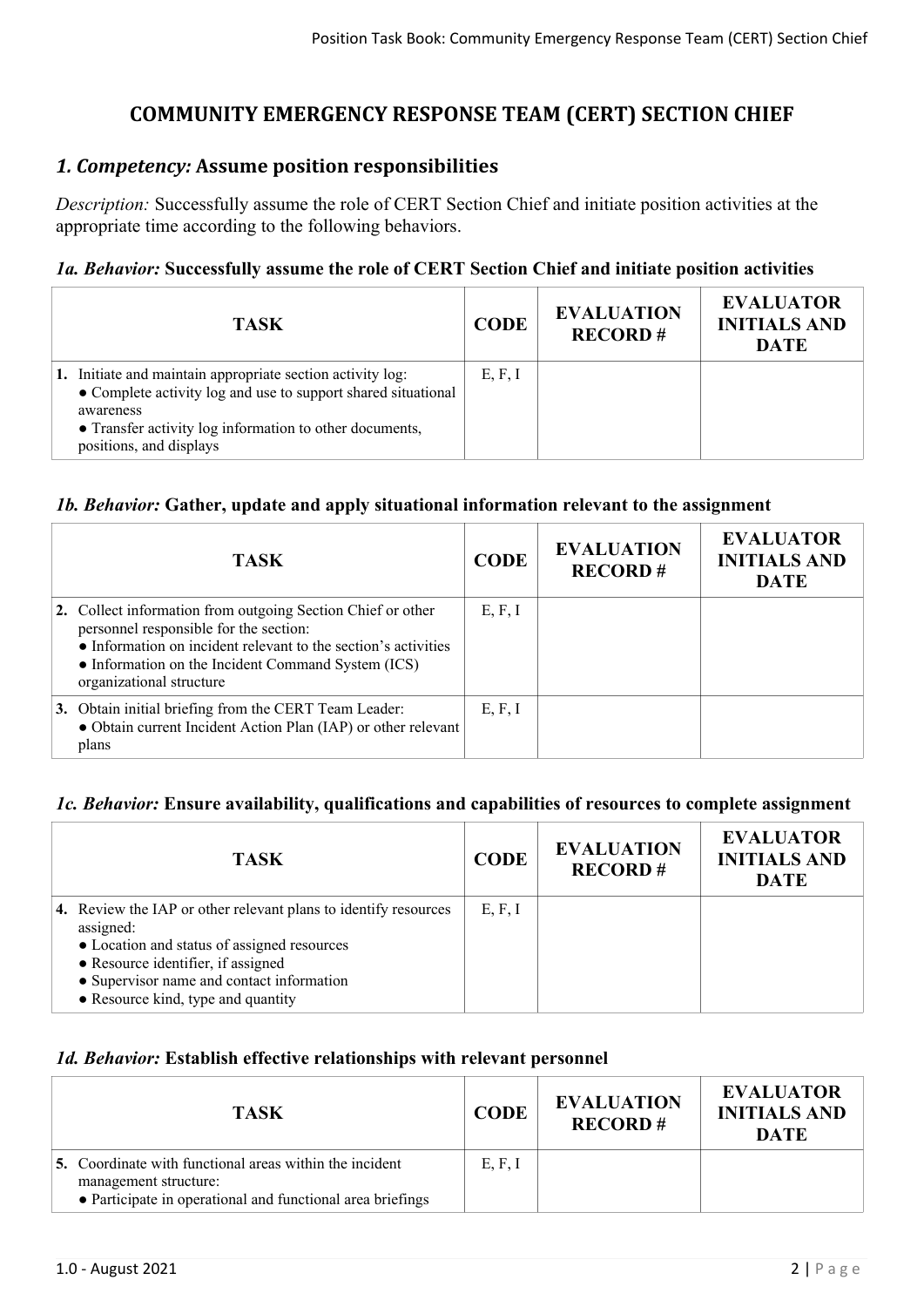| <b>6.</b> Establish and maintain positive interpersonal and<br>interagency working relationships:<br>• Outgoing CERT, if applicable<br>• Local agencies<br>$\bullet$ Hosting unit<br>• Policy Group, if established<br>$\bullet$ Public | E, F, I |  |  |
|-----------------------------------------------------------------------------------------------------------------------------------------------------------------------------------------------------------------------------------------|---------|--|--|
|-----------------------------------------------------------------------------------------------------------------------------------------------------------------------------------------------------------------------------------------|---------|--|--|

#### *1e. Behavior:* **Establish or determine organization structure, reporting procedures, and chain of command of assigned resources**

| <b>TASK</b>                                                                                                                                                                                                                        | <b>CODE</b> | <b>EVALUATION</b><br><b>RECORD#</b> | <b>EVALUATOR</b><br><b>INITIALS AND</b><br><b>DATE</b> |
|------------------------------------------------------------------------------------------------------------------------------------------------------------------------------------------------------------------------------------|-------------|-------------------------------------|--------------------------------------------------------|
| 7. Determine section resource requirements:<br>• Request and document additional personnel<br>• Recommend and document demobilization of excess<br>personnel<br>• Seek and gain CERT Team Leader approval for personnel<br>actions | E, F, I     |                                     |                                                        |
| 8. Organize assigned resources into configurations to meet<br>incident/tactical objectives.                                                                                                                                        | E, F, I     |                                     |                                                        |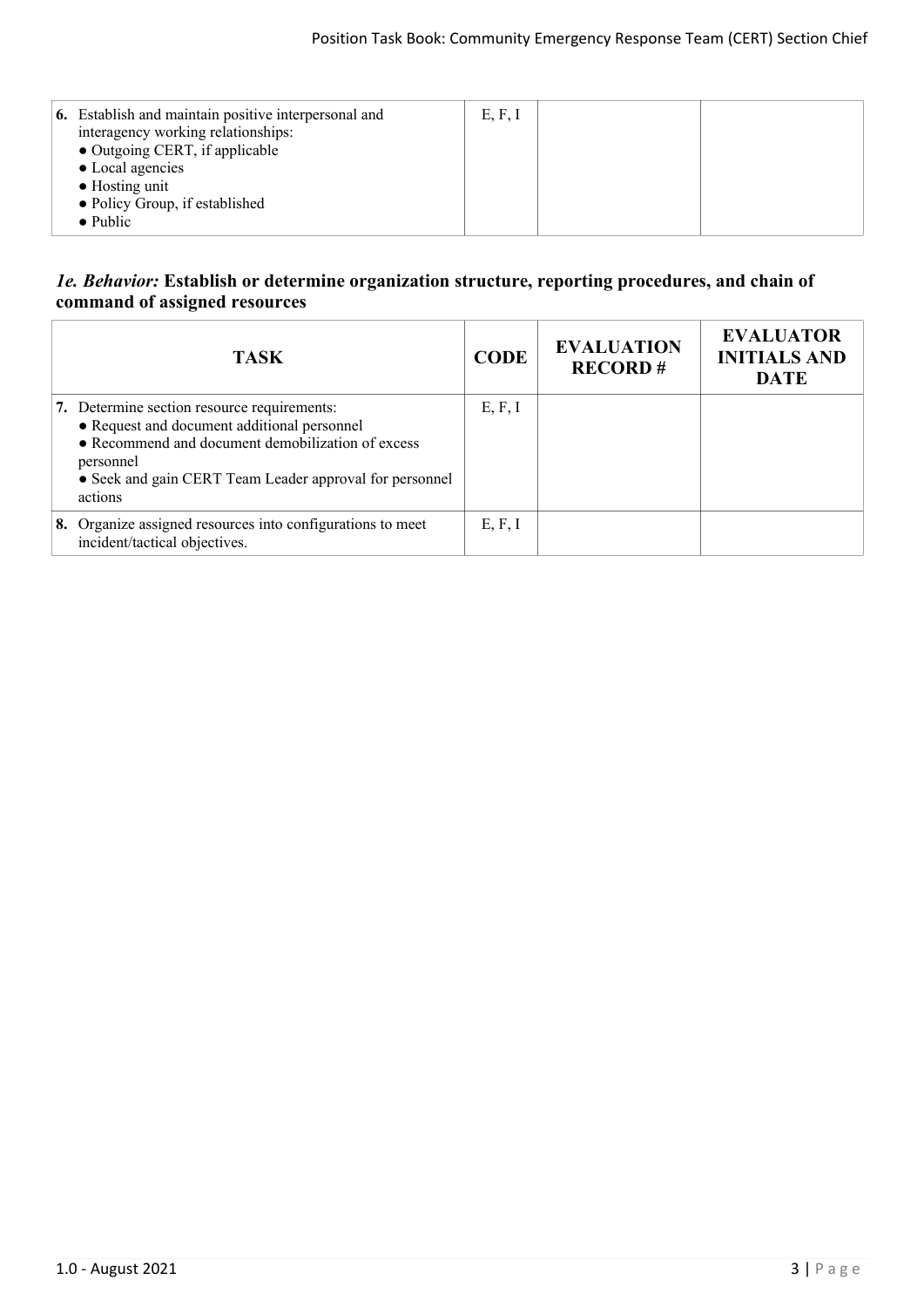# *2. Competency:* **Communicate effectively**

*Description:* Use suitable communication techniques to share relevant information with appropriate personnel on a timely basis to accomplish objectives in a potentially rapidly changing environment.

# *2a. Behavior:* **Ensure the exchange of relevant information during briefings and debriefings**

| <b>TASK</b>                                                                                                                                                                                                                                                                                       | <b>CODE</b> | <b>EVALUATION</b><br><b>RECORD#</b> | <b>EVALUATOR</b><br><b>INITIALS AND</b><br><b>DATE</b> |
|---------------------------------------------------------------------------------------------------------------------------------------------------------------------------------------------------------------------------------------------------------------------------------------------------|-------------|-------------------------------------|--------------------------------------------------------|
| 9. Effectively communicate options, considerations and<br>recommendations during briefings.                                                                                                                                                                                                       | E, F, I     |                                     |                                                        |
| 10. Inform CERT Team Leader as appropriate:<br>• Conditions affecting section operations<br>• Hazardous conditions<br>• Situation status in assigned work area<br>• Unresolved conflicts with adjacent section<br>• Effectiveness of air operations within section area<br>• Underutilized assets | E, F, I     |                                     |                                                        |
| 11. Obtain periodic progress reports from subordinates and<br>adjacent resources                                                                                                                                                                                                                  | E, F, I     |                                     |                                                        |
| 12. Provide subordinates with tactical briefings:<br>• Discuss alternate plan based on strategies, control<br>objectives and types of resources available                                                                                                                                         | E, F, I     |                                     |                                                        |

# *2b. Behavior:* **Behavior: Ensure documentation is complete and disposition is appropriate**

| <b>TASK</b>                                                                                                                                                                                                                                                                                                                                                                                                          | <b>CODE</b> | <b>EVALUATION</b><br><b>RECORD#</b> | <b>EVALUATOR</b><br><b>INITIALS AND</b><br><b>DATE</b> |
|----------------------------------------------------------------------------------------------------------------------------------------------------------------------------------------------------------------------------------------------------------------------------------------------------------------------------------------------------------------------------------------------------------------------|-------------|-------------------------------------|--------------------------------------------------------|
| 13. Ensure that incident documentation and administrative<br>requirements are complete, as the CERT Team Leader<br>requires:<br>• Submit incident narrative to supervisor<br>• Complete and submit activity log to CERT Team Leader<br>or appropriate personnel for each operational period<br>• Ensure all personnel and equipment time records are<br>complete and submitted at the end of each operational period | E, F, I     |                                     |                                                        |

## *2c. Behavior:* **Communicate incident priorities and operations**

| <b>TASK</b>                                                                                                                                                                                      | <b>CODE</b> | <b>EVALUATION</b><br><b>RECORD#</b> | <b>EVALUATOR</b><br><b>INITIALS AND</b><br><b>DATE</b> |
|--------------------------------------------------------------------------------------------------------------------------------------------------------------------------------------------------|-------------|-------------------------------------|--------------------------------------------------------|
| 14. Communicate priorities, objectives and any changes<br>throughout the section:<br>• Maintain shared situational awareness throughout the<br>section                                           | E, F, I     |                                     |                                                        |
| 15. Monitor section support status and develop alternate<br>strategies to meet incident objectives:<br>• Advise assigned staff of significant changes in incident<br>status that may affect them | E, F, I     |                                     |                                                        |
| 16. Provide timely feedback.                                                                                                                                                                     | E, F, I     |                                     |                                                        |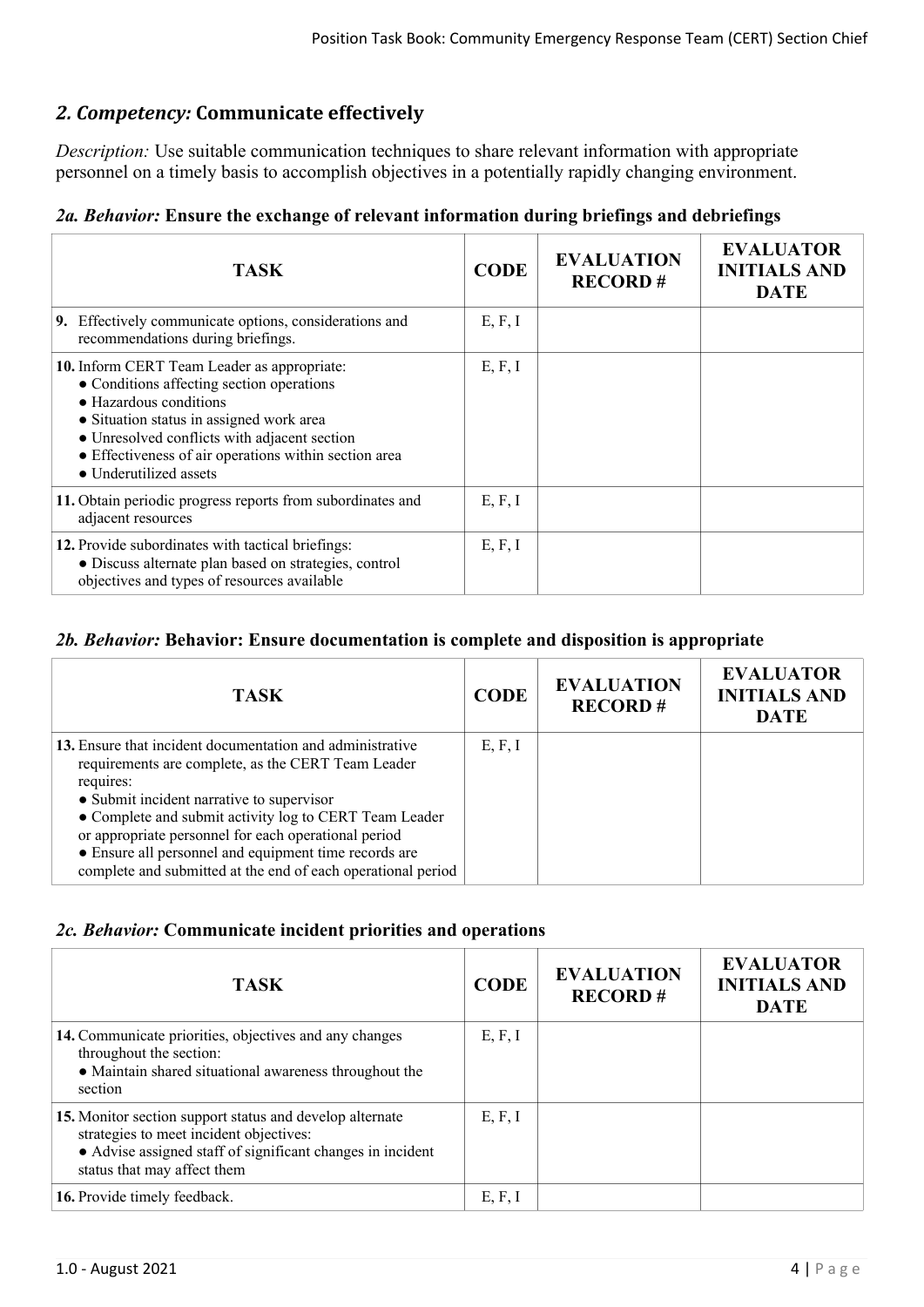| 17. Report unexpected occurrences (such as injuries, illnesses,<br>accidents, political contacts or property loss or damage):<br>• Ensure that standard information contains nature of event,<br>location, scope, personnel involved, initial action taken and<br>appropriate subsequent action<br>• Protect Personally Identifiable Information (PII) while<br>reporting | E, F, I |  |
|---------------------------------------------------------------------------------------------------------------------------------------------------------------------------------------------------------------------------------------------------------------------------------------------------------------------------------------------------------------------------|---------|--|
|---------------------------------------------------------------------------------------------------------------------------------------------------------------------------------------------------------------------------------------------------------------------------------------------------------------------------------------------------------------------------|---------|--|

#### *2d. Behavior:* **Develop and implement plans**

| <b>TASK</b>                                                                                                                                                                                                                                                                                                                                                                 | <b>CODE</b> | <b>EVALUATION</b><br><b>RECORD#</b> | <b>EVALUATOR</b><br><b>INITIALS AND</b><br><b>DATE</b> |
|-----------------------------------------------------------------------------------------------------------------------------------------------------------------------------------------------------------------------------------------------------------------------------------------------------------------------------------------------------------------------------|-------------|-------------------------------------|--------------------------------------------------------|
| 18. Help prepare the IAP, planning meeting agenda and strategic<br>plan for the next operational period:<br>• Update section on current situation<br>• Help set priorities for next operational period<br>• Determine tasks and work assignments for next operational<br>period<br>• Advise on current capabilities and limitations<br>• Determine resource needs or excess | E, F, I     |                                     |                                                        |
| 19. Participate in prepare other relevant section plans:<br>• Action plan<br>• Contingency plans<br>• Safety plan                                                                                                                                                                                                                                                           | E, F, I     |                                     |                                                        |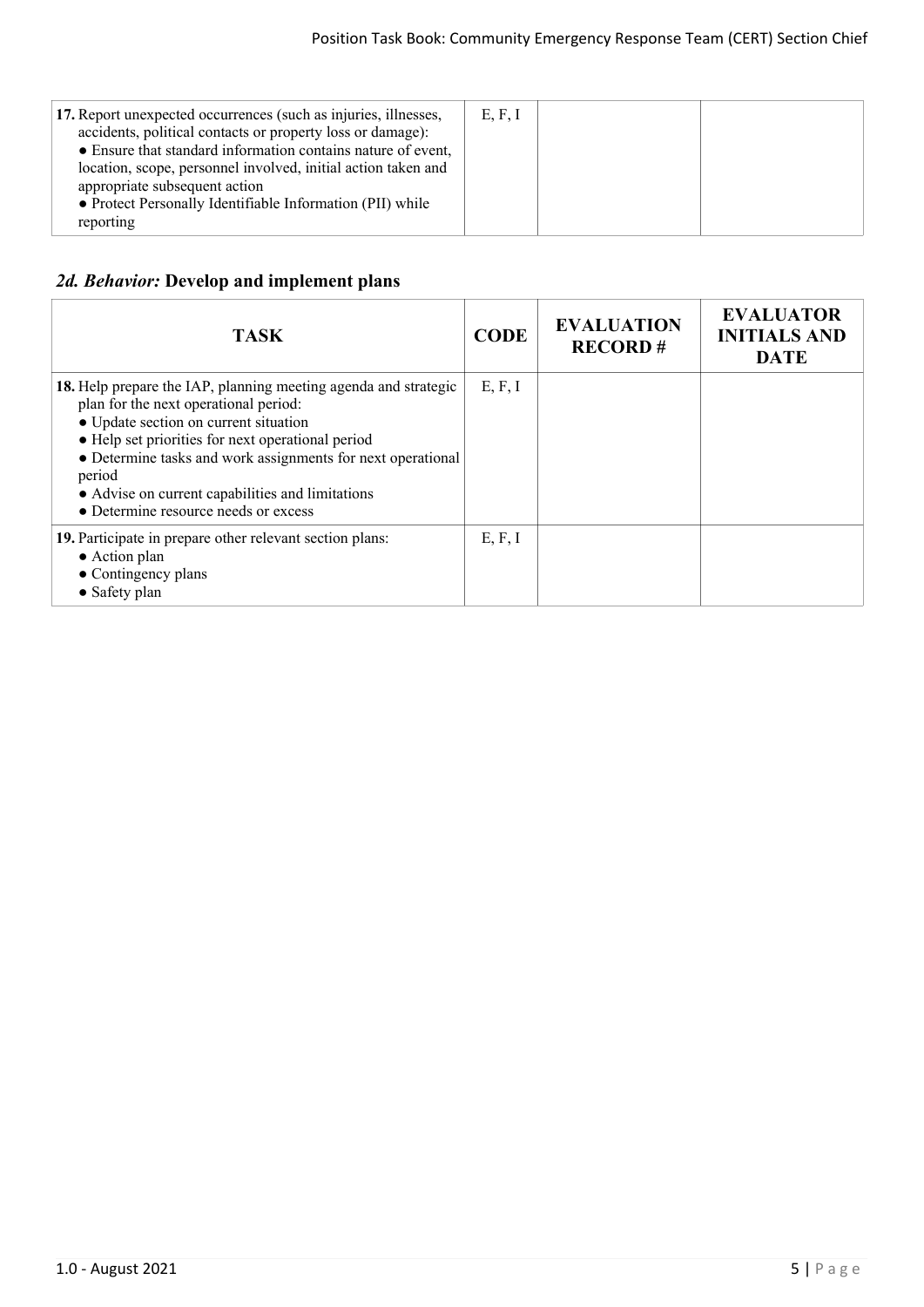## *3. Competency:* **Ensure completion of assigned actions to meet identified objectives**

*Description:* Identify, analyze and apply relevant situational information and evaluate actions to complete assignments safely and meet identified objectives. Complete actions within established time frame.

#### *3a. Behavior:* **Execute assigned tasks, assess progress, and make necessary adjustments**

| <b>TASK</b>                                                                                                                                                                                                                                                                                                                                                             | <b>CODE</b> | <b>EVALUATION</b><br><b>RECORD#</b> | <b>EVALUATOR</b><br><b>INITIALS AND</b><br><b>DATE</b> |
|-------------------------------------------------------------------------------------------------------------------------------------------------------------------------------------------------------------------------------------------------------------------------------------------------------------------------------------------------------------------------|-------------|-------------------------------------|--------------------------------------------------------|
| 20. Adjust tactics in response to opportunities or problems<br>encountered.                                                                                                                                                                                                                                                                                             | E, F, I     |                                     |                                                        |
| 21. Apply a continuous risk management process:<br>• Situational awareness<br>• Hazard assessment<br>• Hazard control<br>• Decision point<br>• Evaluation                                                                                                                                                                                                               | E, F, I     |                                     |                                                        |
| 22. Determine appropriate tactics:<br>• Make resource assignments when applicable and document                                                                                                                                                                                                                                                                          | E, F, I     |                                     |                                                        |
| 23. Determine need for assistance:<br>• Identify need for additional assistance by monitoring work<br>progress or obtaining reports from subordinates<br>• Coordinate with CERT Team Leader and request<br>assistance according to procedures discussed in briefing<br>• Notify CERT Team Leader when resources shift within the<br>section or exceed operational needs | E, F, I     |                                     |                                                        |
| 24. Identify and communicate logistical support needs:<br>• Apply the CERT Size-Up continual size up:<br>• Gather Facts<br>• Assess and Communicate<br>• Consider Probabilities<br>• Assess Your Own Situation<br>• Establish Priorities<br>• Make Decisions<br>• Develop Plan of Action<br>• Take Action<br>• Evaluate Progress                                        | E, F, I     |                                     |                                                        |
| 25. Identify kind, type and number of resources required to<br>achieve objectives.                                                                                                                                                                                                                                                                                      | E, F, I     |                                     |                                                        |
| 26. Implement objectives and special instructions for section:<br>• Monitor work progress and evaluate incident situation<br>• Evaluate different uses of single and combined resources<br>based on tactical needs within section<br>• Evaluate section accomplishments against set objectives<br>• Develop recommendations for next operational period                 | E, F, I     |                                     |                                                        |

#### *3b. Behavior:* **Transfer position duties while ensuring continuity of authority and knowledge and while taking into account the increasing or decreasing incident complexity**

|--|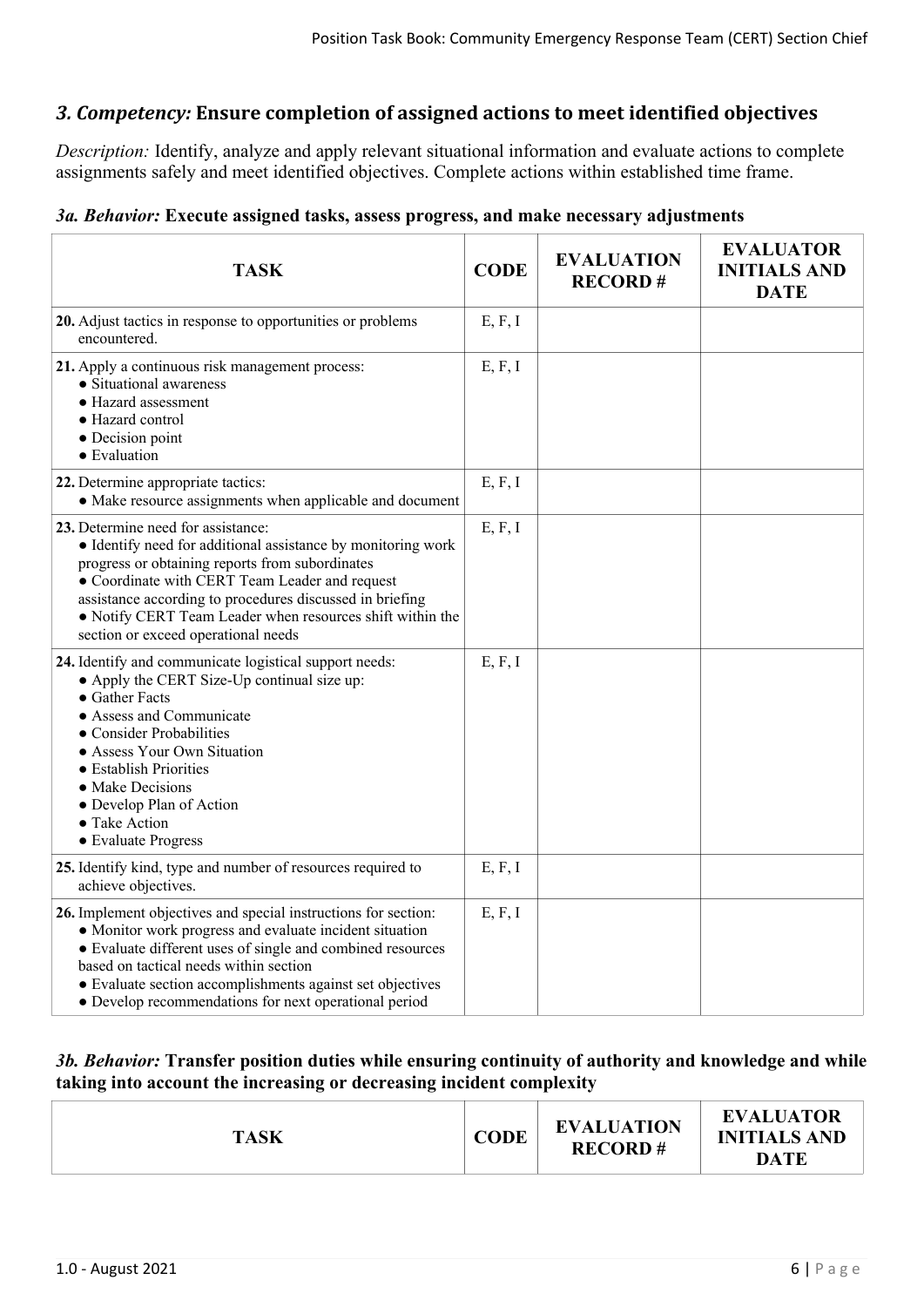| 27. Coordinate an efficient transfer of position duties when<br>mobilizing/demobilizing resources:<br>• Inform assigned personnel and supervisor<br>• Communicate with incoming personnel concerning when<br>and where transition of positions will occur<br>• Conduct transition effectively<br>• Document follow-up actions | E, F, I |  |
|-------------------------------------------------------------------------------------------------------------------------------------------------------------------------------------------------------------------------------------------------------------------------------------------------------------------------------|---------|--|
| 28. Provide a face-to face-briefing to the incoming CERT<br>Section Chief:<br>• Discuss current conditions, concerns and actions<br>• Identify potentially hazardous conditions                                                                                                                                               | E, F, I |  |

#### *3c. Behavior:* **Plan for demobilization and ensure staff follow demobilization procedures**

| <b>TASK</b>                                                                                                                                                                                                                                                                                                                                                                              | <b>CODE</b> | <b>EVALUATION</b><br><b>RECORD#</b> | <b>EVALUATOR</b><br><b>INITIALS AND</b><br><b>DATE</b> |
|------------------------------------------------------------------------------------------------------------------------------------------------------------------------------------------------------------------------------------------------------------------------------------------------------------------------------------------------------------------------------------------|-------------|-------------------------------------|--------------------------------------------------------|
| 29. Complete process for demobilizing section responsibilities:<br>• Reinforce emphasis on safety and accountability during<br>this phase of the operations<br>• Brief subordinate staff on demobilization responsibilities<br>• Ensure all subordinate staff demobilize in a timely and<br>complete manner<br>· Demobilize equipment, as necessary<br>• Brief replacement, if necessary | E, F, I     |                                     |                                                        |
| 30. Help develop, approve and implement demobilization plan:<br>• Coordinate with supervisor during development and<br>implementation<br>• Coordinate with appropriate partners regarding<br>demobilization procedures<br>• Coordinate section needs and responsibilities<br>• Provide information to supervisor to assist with decisions<br>on release priorities                       | E, F, I     |                                     |                                                        |
| 31. Participate in agency administrator's organization closeout<br>and After-Action Review (AAR).                                                                                                                                                                                                                                                                                        | E, F, I     |                                     |                                                        |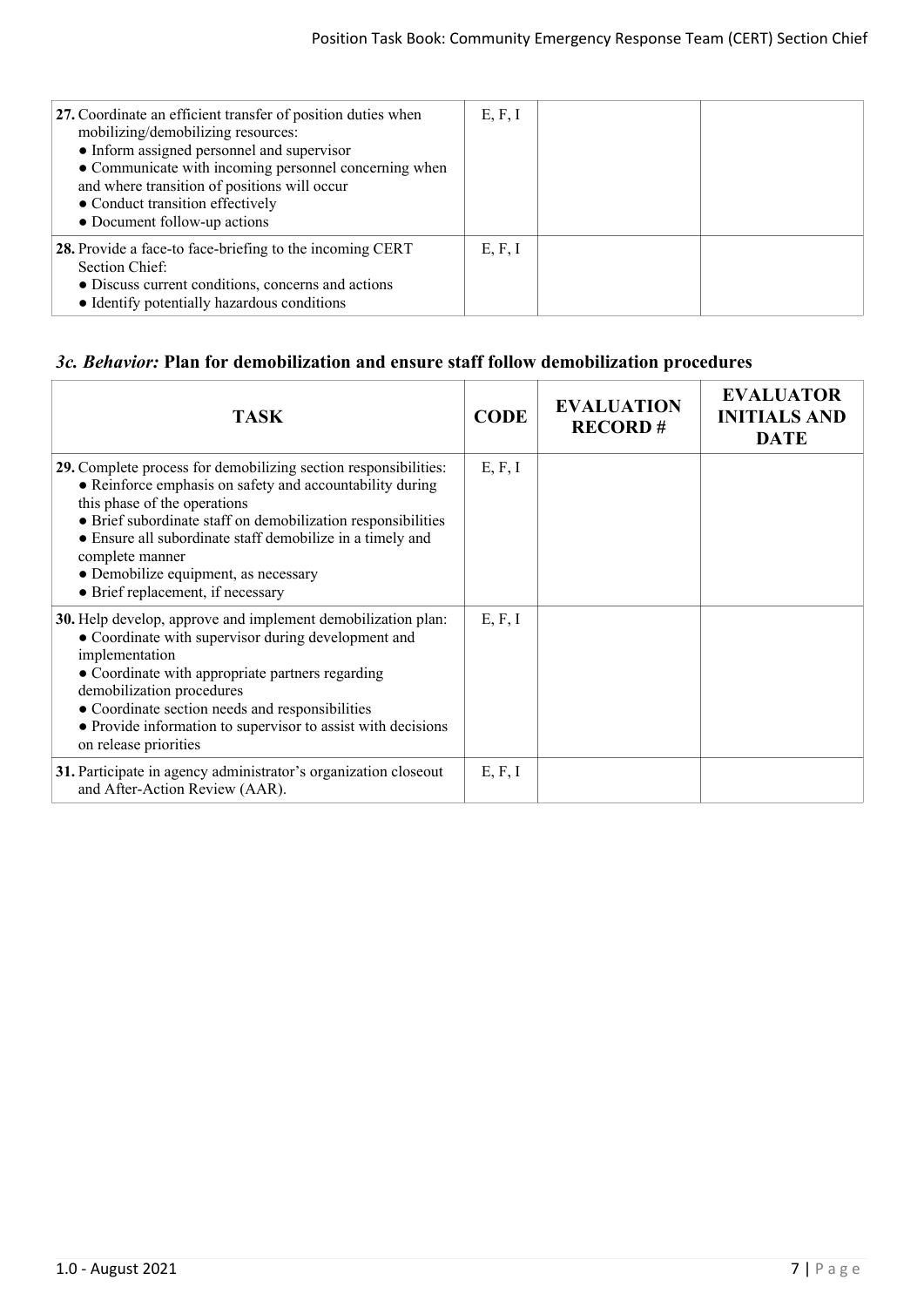# *4. Competency:* **Lead assigned personnel**

*Description:* Influence, lead and direct assigned personnel to accomplish objectives and desired outcomes in a potentially rapidly changing environment.

## *4a. Behavior:* **Model leadership values and principles**

| <b>TASK</b>                                                                                                                                                                                                                                                                                                                                                                         | <b>CODE</b> | <b>EVALUATION</b><br><b>RECORD#</b> | <b>EVALUATOR</b><br><b>INITIALS AND</b><br><b>DATE</b> |
|-------------------------------------------------------------------------------------------------------------------------------------------------------------------------------------------------------------------------------------------------------------------------------------------------------------------------------------------------------------------------------------|-------------|-------------------------------------|--------------------------------------------------------|
| 32. Exhibit principles of duty, respect and integrity:<br>• Be proficient in the job, both technically and as a leader<br>• Make sound and timely decisions<br>• Supervise staff to ensure they understand and can<br>accomplish duties and tasks<br>• Train and mentor assigned subordinates<br>• Keep assigned personnel informed<br>• Seek and accept responsibility for actions | E, F, I     |                                     |                                                        |

## *4b. Behavior:* **Ensure the health, safety, welfare and accountability of assigned personnel**

| <b>TASK</b>                                                                                                                                                                                                                                                                                                                                 | <b>CODE</b> | <b>EVALUATION</b><br><b>RECORD#</b> | <b>EVALUATOR</b><br><b>INITIALS AND</b><br><b>DATE</b> |
|---------------------------------------------------------------------------------------------------------------------------------------------------------------------------------------------------------------------------------------------------------------------------------------------------------------------------------------------|-------------|-------------------------------------|--------------------------------------------------------|
| 33. Comply with relevant health and safety requirements:<br>• Direct operations based on health and safety considerations<br>and guidelines<br>• Ensure that assigned personnel follow safety guidelines<br>appropriately<br>• Spot-check operations to ensure compliance with safety<br>considerations<br>• Account for assigned resources | E, F, I     |                                     |                                                        |
| 34. Evaluate mental and physical fatigue of assigned personnel<br>and make resources available to support:<br>• Appropriate work/rest ratio<br>$\bullet$ Crisis counseling                                                                                                                                                                  | E, F, I     |                                     |                                                        |

#### *4c. Behavior:* **Establish work assignments and performance expectations, monitor performance and provide feedback**

| <b>TASK</b>                                                                                                                                  | <b>CODE</b> | <b>EVALUATION</b><br><b>RECORD#</b> | <b>EVALUATOR</b><br><b>INITIALS AND</b><br><b>DATE</b> |
|----------------------------------------------------------------------------------------------------------------------------------------------|-------------|-------------------------------------|--------------------------------------------------------|
| 35. Determine assigned resources' ability to complete<br>assignment within time frame and provide feedback through<br>the chain of command   | E, F, I     |                                     |                                                        |
| 36. Develop schedules and assignments based on IAP or relevant<br>plan:<br>• Assign responsibilities for segments within the CERT<br>section | E, F, I     |                                     |                                                        |
| 37. Ensure that subordinates understand assignment for each<br>operational period.                                                           | E, F, I     |                                     |                                                        |

# *4d. Behavior:* **Coordinate interdependent activities**